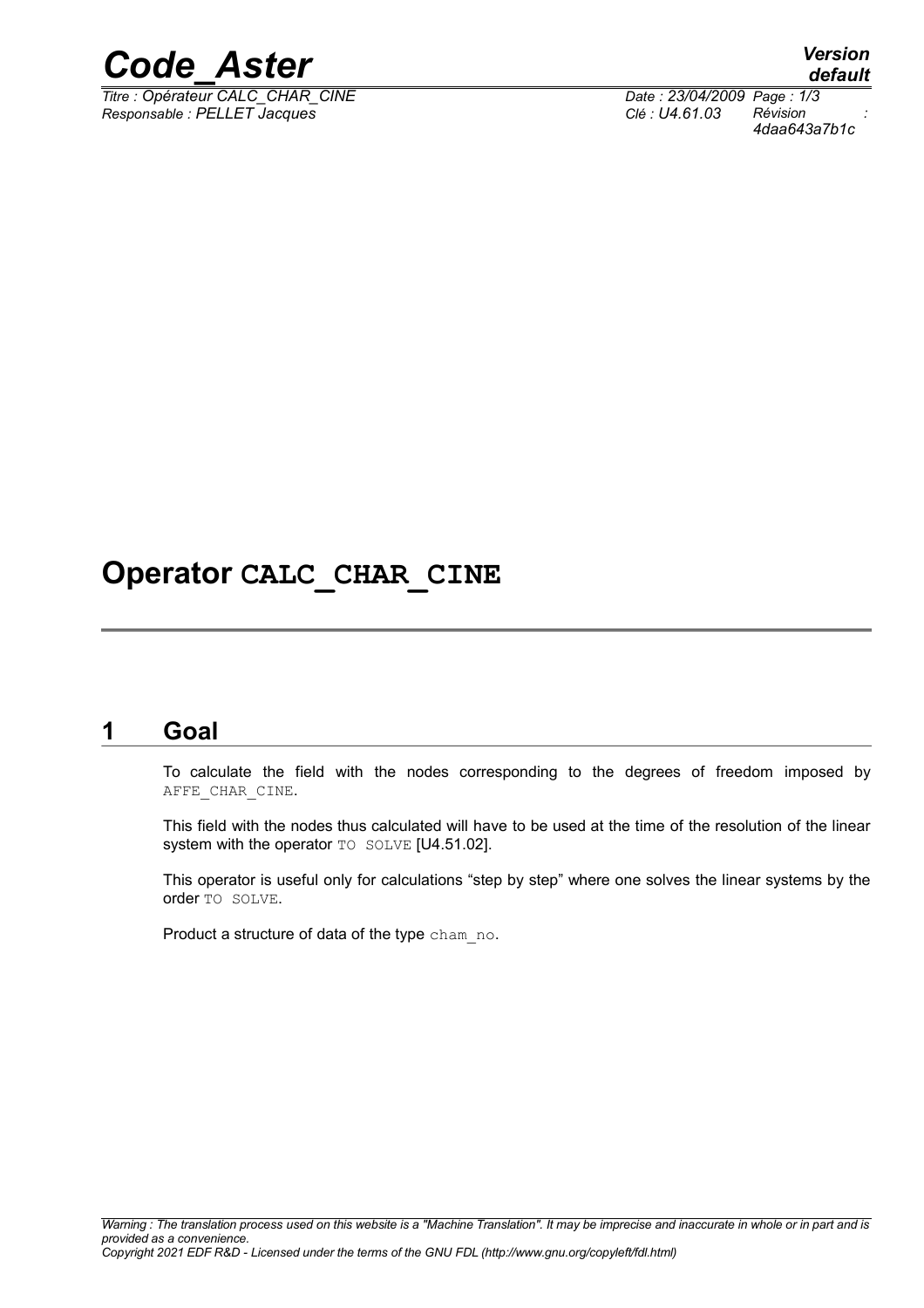# *Code\_Aster Version*

*Titre : Opérateur CALC\_CHAR\_CINE Date : 23/04/2009 Page : 2/3 Responsable : PELLET Jacques Clé : U4.61.03 Révision :*

*4daa643a7b1c*

## **2 Syntax**

| u0 [cham no $*$ ] | = CALC CHAR CINE                                          |                                                                                  |  |  |  |
|-------------------|-----------------------------------------------------------|----------------------------------------------------------------------------------|--|--|--|
|                   | NUME DDL = $naked$ ,<br>CHAR CINE = $chci$ ,<br>$\bullet$ | [nume ddl]<br>/ [1 char cine meca]<br>/ [1 char cine ther]<br>[1 char cine acou] |  |  |  |
|                   | ♦<br>$INST = / T$ ,<br>$/ 0.0$ ,                          | [R]<br>[DEFECT]                                                                  |  |  |  |
|                   | ♦<br>INFORMATION = $/ 1$<br>2                             | [DEFECT]                                                                         |  |  |  |
|                   |                                                           |                                                                                  |  |  |  |

| If CHAR CINE : [1 char cine meca] | then | $\left[\begin{array}{c} * \\ * \end{array}\right]$ | DEPL R |
|-----------------------------------|------|----------------------------------------------------|--------|
| [1 char cine ther]                |      | $\left\lceil \frac{1}{2} \right\rceil$             | TEMP R |
| [l char cine acou]                |      | $\lceil * \rceil$                                  | PRES C |